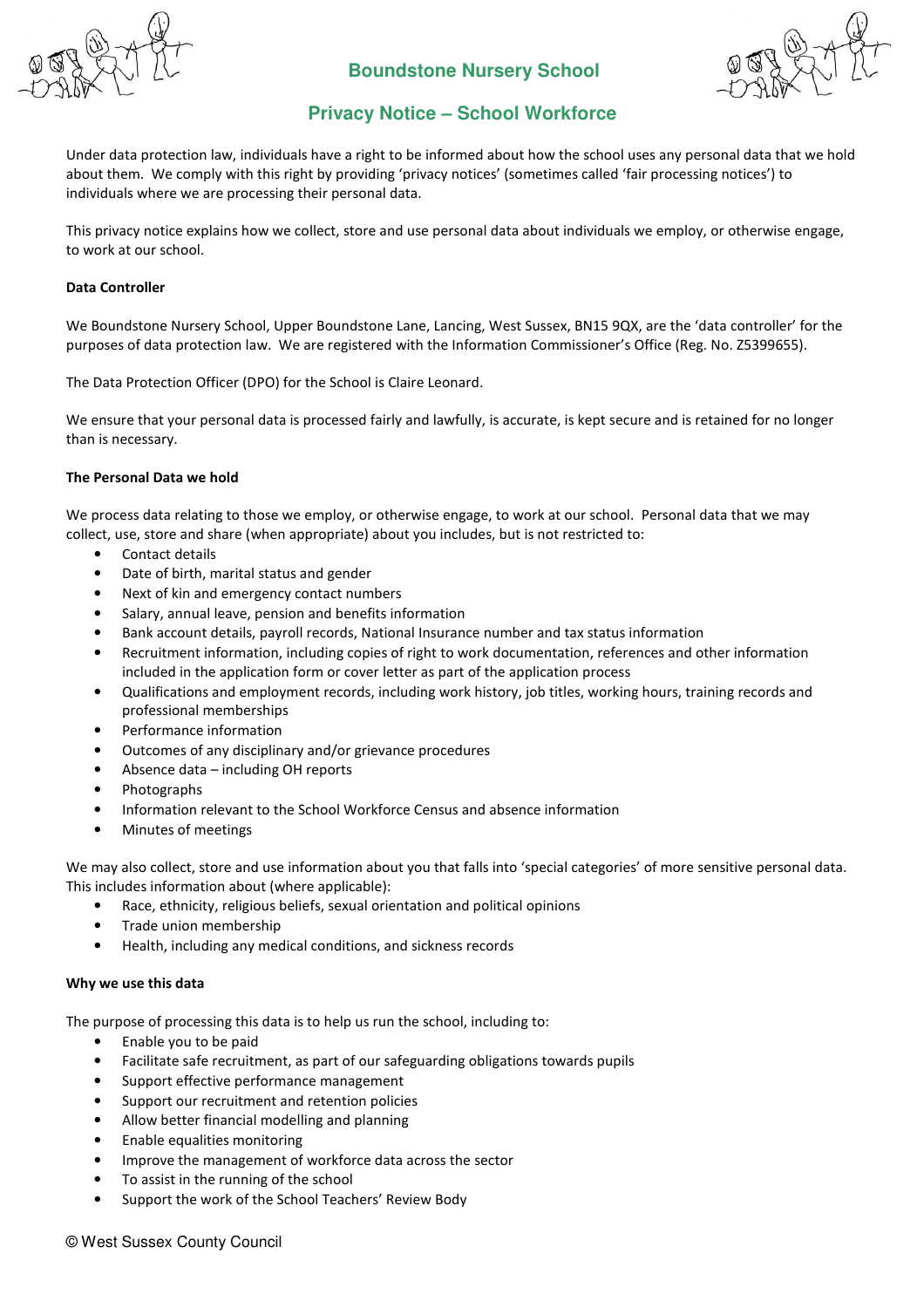The collection of this information will benefit both national and local users by:

- Improving the management of workforce data across the sector
- Enabling development of a comprehensive picture of the workforce and how it is deployed
- Informing the development of recruitment and retention policies
- Allowing better financial modelling and planning
- Enabling ethnicity and disability monitoring
- Supporting the work of the School Teachers' Review Body
- Protecting vulnerable individuals
- The prevention and detection of crime

#### The Legal Basis for Processing Personal Data

The main reason that the school processes personal data is because it is necessary in order to comply with the schools legal obligations and to enable it to perform tasks carried out in the public interest,

The school may also process personal data if at least one of the following applies:

- in order to protect the vital interests of an individual
- there is explicit consent
- to comply with the school's legal obligations in the field of employment and social security and social protection law
- for the establishment, exercise or defence of legal claims or whenever courts are acting in their judicial capacity
- for reasons of public interest in the area of public health
- for the purposes of preventive or occupational medicine, for the assessment of the working capacity of the employee, medical diagnosis, the provision of health or social care or treatment or the management of health or social care systems and services, based on law, or pursuant to contract with a health professional
- for reasons of substantial public interest, based on law, which is proportionate in the circumstances and which has provides measures to safeguard the fundamental rights and the interests of the data subject;

Where you have provided us with consent to use your data, you may withdraw this consent at any time. We will make this clear when requesting your consent, and explain how you go about withdrawing consent if you wish to do so.

Some of the reasons listed above for collecting and using personal information about you overlap, and there may be several grounds which justify the school's use of your data.

#### Collecting this information

While the majority of information we collect from you is mandatory, there is some information that you can choose whether or not to provide to us.

Whenever we seek to collect information from you, we make it clear whether you must provide this information (and if so, what the possible consequences are of not complying), or whether you have a choice.

#### How we store this data

Personal data is stored in line with our data protection policy.

We create and maintain an employment file for each staff member. The information contained in this file is kept secure and is only used for purposes directly relevant to your employment.

Once your employment with us has ended, we will retain this file and delete the information in it in accordance with the Information and Records Management Society's toolkit for schools. https://irms.site-ym.com/page/SchoolsToolkit

#### Who we share this information with

We do not share information about you with any third party without your consent unless the law and our policies allow us to do so.

Where it is legally required, or necessary (and it complies with data protection law), we may share personal information about you with:

#### © West Sussex County Council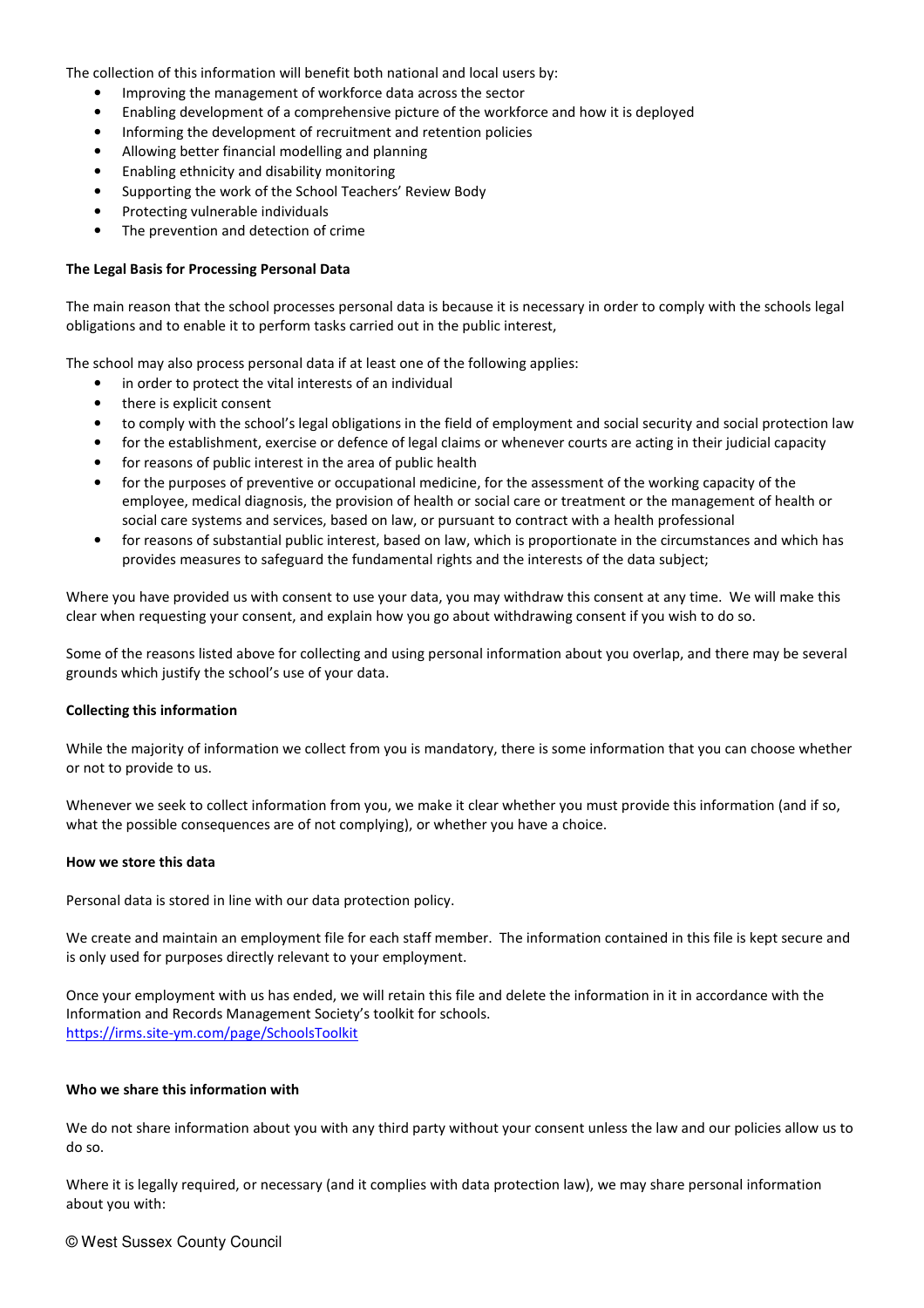- Our local authority to meet our legal obligations to share certain information with it such as safeguarding concerns and information about headteacher performance and staff dismissals
- The Department for Education (DfE)
- Your family or representatives
- Educators and examining bodies
- Our regulator Ofsted
- Suppliers and service providers to enable them to provide contracted services
- Financial organisations
- Central and local government
- Trade unions and associations
- Health authorities
- Security organisations
- Health and social welfare organisations
- Professional advisers and consultants
- Charities and voluntary organisations
- Police forces, courts, tribunals
- Professional bodies
- Employment and recruitment agencies

# Why we share school workforce information

We do not share information about workforce members with anyone without consent unless the law and our policies allow us to do so.

#### Local authority

We are required to share information about our workforce members with our local authority (LA) under section 5 of the Education (Supply of Information about the School Workforce) (England) Regulations 2007 and amendments.

#### Department for Education (DfE)

We share personal data with the Department for Education (DfE) on a statutory basis. This data sharing underpins workforce policy monitoring, evaluation, and links to school funding / expenditure and the assessment educational attainment.

We are required to share information about our school employees with our local authority (LA) and the Department for Education (DfE) under section 5 of the Education (Supply of Information about the School Workforce) (England) Regulations 2007 and amendments.

# Data collection requirements

The DfE collects and processes personal data relating to those employed by schools (including Multi Academy Trusts) and local authorities that work in state funded schools (including all maintained schools, all academies and free schools and all special schools including Pupil Referral Units and Alternative Provision). All state funded schools are required to make a census submission because it is a statutory return under sections 113 and 114 of the Education Act 2005

To find out more about the data collection requirements placed on us by the Department for Education including the data that we share with them, go to https://www.gov.uk/education/data-collection-and-censuses-for-schools.

The department may share information about school employees with third parties who promote the education or well-being of children or the effective deployment of school staff in England by:

- conducting research or analysis
- producing statistics
- providing information, advice or guidance

The department has robust processes in place to ensure that the confidentiality of personal data is maintained and there are stringent controls in place regarding access to it and its use. Decisions on whether DfE releases personal data to third parties are subject to a strict approval process and based on a detailed assessment of:

- who is requesting the data
- the purpose for which it is required
- the level and sensitivity of data requested; and
- the arrangements in place to securely store and handle the data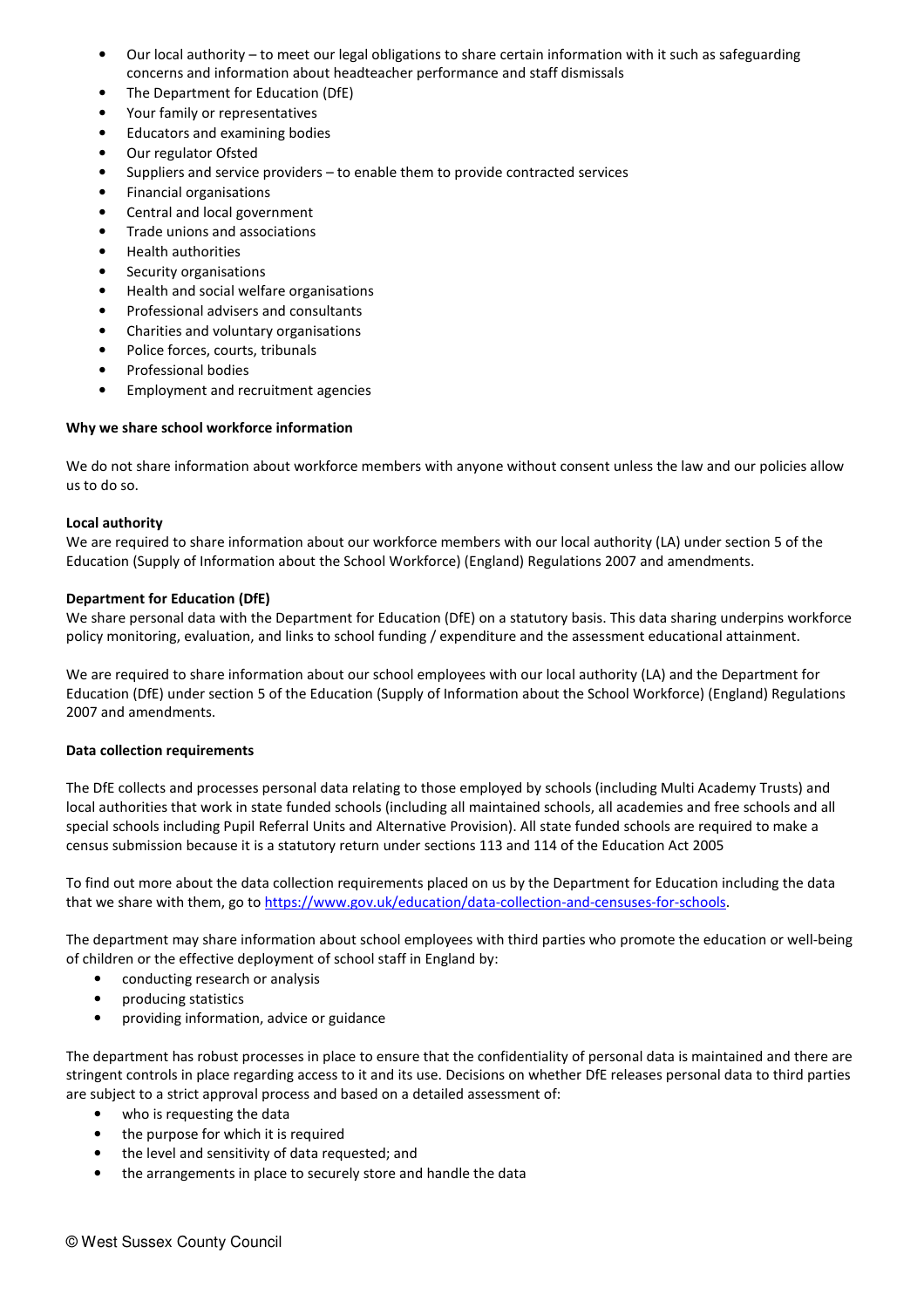To be granted access to school workforce information, organisations must comply with its strict terms and conditions covering the confidentiality and handling of the data, security arrangements and retention and use of the data.

For more information about the department's data sharing process, please visit: https://www.gov.uk/data-protection-how-we-collect-and-share-research-data

To contact the department: https://www.gov.uk/contact-dfe

# Rights

# How to access personal information we hold about you

Individuals have a right to make a subject access request to gain access to personal information that the school holds about them.

If you make a subject access request, and if we do hold information about you, we will:

- give you a description of it
- tell you why we are holding and processing it, and how long we will keep it for
- explain where we got it from, if not you
- tell you who it has been, or will be, shared with
- let you know whether any automated decision-making is being applied to the data, and any consequences of this
- Give you a copy of the information in an intelligible form

You may also have the right for your personal information to be transmitted electronically to another organisation in certain circumstances.

If you would like to make a request, please contact our data protection officer.

# Your other rights regarding your data

Under data protection law, individuals have certain rights regarding how their personal data is used and kept safe. You have the right to:

- Object to the use of your personal data if it would cause, or is causing, damage or distress
- Prevent your data being used to send direct marketing
- Object to the use of your personal data for decisions being taken by automated means (by a computer or machine, rather than by a person)
- In certain circumstances, have inaccurate personal data corrected, deleted or destroyed, or restrict processing
- Claim compensation for damages caused by a breach of the data protection regulations

To exercise these rights, please contact our data protection officer.

# Withdrawal of Consent

The lawful basis upon which the School process personal data is that it is necessary in order to comply with the Schools legal obligations and to enable it to perform tasks carried out in the public interest.

Where the School process personal date solely on the basis that you have consented to the processing, you will have the right to withdraw that consent.

# **Complaints**

We take complaints about our collection and use of personal information very seriously.

If you think that our collection or use of personal information is unfair, misleading or inappropriate, or have any other concern about our data processing, please raise this with us in the first instance.

To make a complaint, please contact our data protection officer.